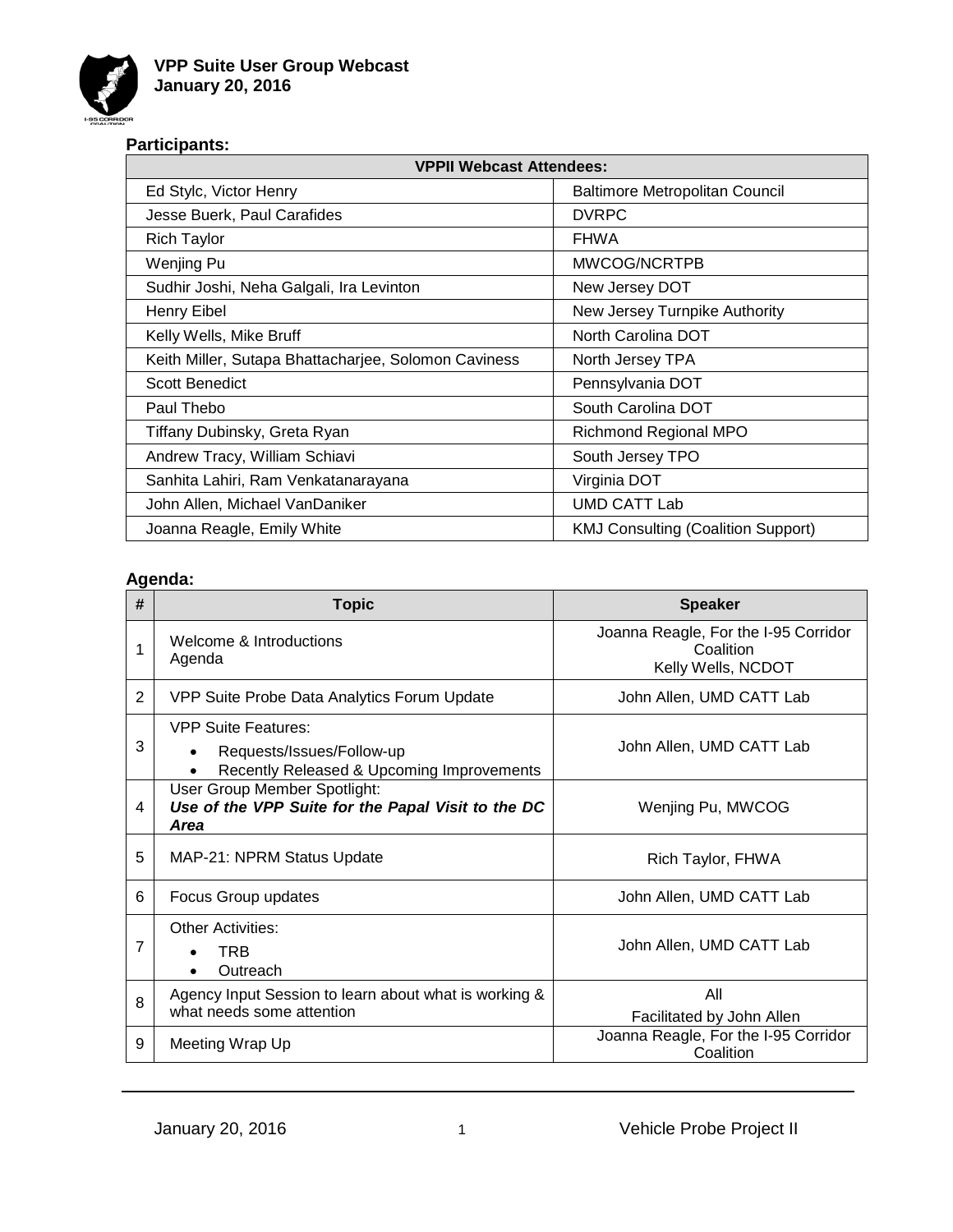

### **Next Meeting:**

The next VPPII Agency Project Team webcast is scheduled for **April 21, 2016 (from 10:30am – noon).**

**Important Notes:**

- **Requests/Issues/Follow-up**  Past requests were discussed and John noted which ones have been submitted to the UMD CATT Lab developers for action. He noted that currently, within the Congestion Scan tool, users can lock 2 tool tips per day, per direction.
- **Multi-Road Congestion Scan** Jesse Buerk discussed his use of the Multi-Road Congestion Scan for a Philadelphia Corridor being considered for light rail. He noted that it is easier to determine end to end travel time using this new tool.
- **New Feature Highlights**
	- o Raptor (backend framework for the Suite) is currently in testing and is expected to be deployed during Q1 2016. Raptor will significantly improve tool performance greater speed, longer date ranges and larger geographies.
	- o Accomplishment table will be developed for past deployments.
- **User Group Member Spotlight: Use of the VPP Suite for the Papal Visit to the DC Area** – Wenjing Pu (MWCOG) reviewed their use of the Suite to analyze the transportation impact of the Papal visit to DC.
	- o To disseminate their work, they developed a [technical memo](http://www.mwcog.org/transportation/weeklyreport/2015/files/10-20/PapalVisit_FullMemo.pdf) and [special news](http://www.mwcog.org/transportation/weeklyreport/)  [report,](http://www.mwcog.org/transportation/weeklyreport/) featured it on their website and sent out a press release that was referenced in the Washington Post, radio news, blogs, and tweets.
	- o They used the Massive Data Downloader to get the 2-week 5-minute raw data, the Trend Maps for traffic visualization, and the Performance Summaries for travel times on freeways.
	- o *Their most important conclusion is that a 2% reduction in volume caused a 27% decline in congestion (region-wide, both peak and non-peak directions)*. Mr. Pu, however, cautioned that the Papal visit was a highly publicized event occurring during a very limited time period, and telework and flexible work hourderived congestion relief of the magnitude experienced was a result of an extraordinary event.
- **FHWA MAP-21 update** Rich Taylor, FHWA, provided an update on the MAP-21 for Systems Performance.
	- o Although an anticipated Notice of Proposed Rulemaking (NPRM) publication date of January 29, 2016, has been noted, he does not believe it will be published by that date as comments were being addressed and additional review would be needed before it is released.
	- o A four-month comment period will be provided.
	- o FHWA will be providing (via the NPRM Docket) a step-by-step guide to calculating the measures with the defined data sources.
	- o Zoe Neaderland, DVRPC, noted that the Partners in Using Archived Operations Data would be coordinating a response. Zoe will be contacting current members and welcomed others to join.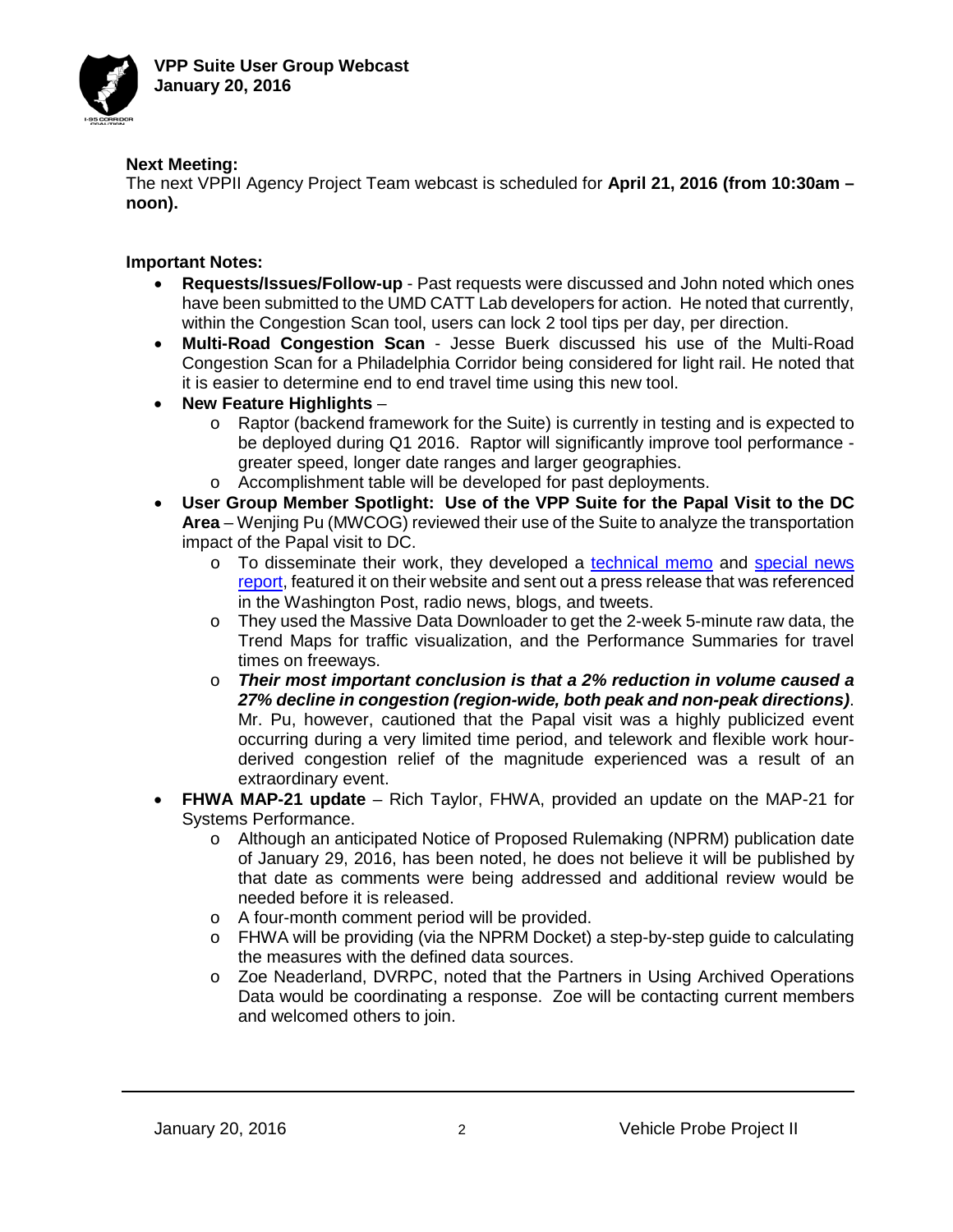

- **VPP Suite Focus Groups** John Allen reviewed the highlights of the Performance Measures Summary Focus Group kick-off webcast on January 19<sup>th</sup>. He will be sending out an email regarding the Bottleneck Working Group in the next couple of months.
- **TRB Annual Meeting**
	- o Jesse Buerk, DVRPC discussed his participation in the TRB Poster session. Jesse used the Congestion Scan and Performance Charts (candlestick graph) to illustrate the impacts to travel time caused by the Amtrak Derailment in Philadelphia. The VPP Suite visuals made his poster easy to understand.
	- $\circ$  The UMD CATT Lab had a booth at TRB. John noted that the visualizations at the booth enabled participants to better understand the ability of the Suite tools and there was a high level of interest from folks, in particular visitors from other countries. There was also a very informative and highly attended session on new and upcoming visualization tools being developed by the CATT Lab. John will provide the presentations to the User Group via email.

### **New/Upcoming VPP Suite Features**

The new and upcoming features for the VPP Suite were reviewed. A description of each of the features noted below may be found in the slide presentation in the "Deployment Status Table."

| <b>Feature</b>                                    | <b>Status/ Anticipated Deployment</b> |
|---------------------------------------------------|---------------------------------------|
| <b>Multi-Road Congestion Scan</b>                 | Deployed 11.30.15                     |
| Massive Data Downloader - Download by Quality     | Deployed 10.15.15                     |
| MAP-21 widgets                                    | Pending Release of NPRM               |
| Massive Data Downloader - Enhanced feedback       | In development/TBD                    |
| Link to Probe Data Analytics Forum from VPP Suite | In development/TBD                    |
| <b>Backend Architecture</b>                       | 1 <sup>st</sup> Quarter 2016          |
| Bottleneck Algorithm/Ranking Tool                 | 1 <sup>st</sup> Quarter 2016          |
| Advanced Time Selection – Date Range Summary      | In development/TBD                    |
| User Delay Cost - Report Display Options          | In development/TBD                    |
| <b>Congestion Scan</b>                            | In development /TBD                   |